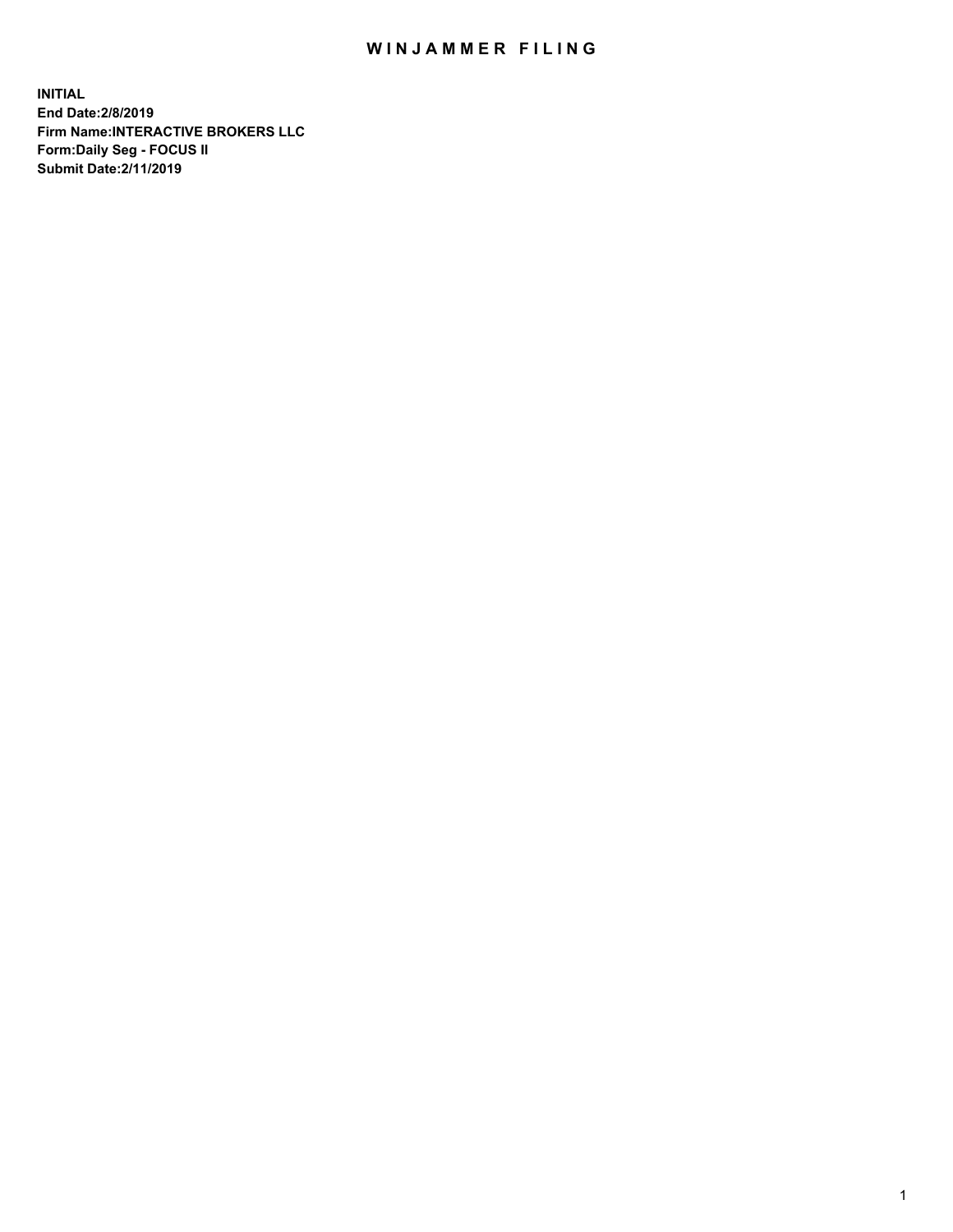**INITIAL End Date:2/8/2019 Firm Name:INTERACTIVE BROKERS LLC Form:Daily Seg - FOCUS II Submit Date:2/11/2019 Daily Segregation - Cover Page**

| Name of Company                                                                                                                                                                                                                                                                                                                | <b>INTERACTIVE BROKERS LLC</b>                                                   |
|--------------------------------------------------------------------------------------------------------------------------------------------------------------------------------------------------------------------------------------------------------------------------------------------------------------------------------|----------------------------------------------------------------------------------|
| <b>Contact Name</b>                                                                                                                                                                                                                                                                                                            | James Menicucci                                                                  |
| <b>Contact Phone Number</b>                                                                                                                                                                                                                                                                                                    | 203-618-8085                                                                     |
| <b>Contact Email Address</b>                                                                                                                                                                                                                                                                                                   | jmenicucci@interactivebrokers.c<br>om                                            |
| FCM's Customer Segregated Funds Residual Interest Target (choose one):<br>a. Minimum dollar amount: ; or<br>b. Minimum percentage of customer segregated funds required:% ; or<br>c. Dollar amount range between: and; or<br>d. Percentage range of customer segregated funds required between:% and%.                         | <u>0</u><br>$\overline{\mathbf{0}}$<br>155,000,000 245,000,000<br>0 <sub>0</sub> |
| FCM's Customer Secured Amount Funds Residual Interest Target (choose one):<br>a. Minimum dollar amount: ; or<br>b. Minimum percentage of customer secured funds required:% ; or<br>c. Dollar amount range between: and; or<br>d. Percentage range of customer secured funds required between:% and%.                           | <u>0</u><br>$\overline{\mathbf{0}}$<br>80,000,000 120,000,000<br>0 <sub>0</sub>  |
| FCM's Cleared Swaps Customer Collateral Residual Interest Target (choose one):<br>a. Minimum dollar amount: ; or<br>b. Minimum percentage of cleared swaps customer collateral required:% ; or<br>c. Dollar amount range between: and; or<br>d. Percentage range of cleared swaps customer collateral required between:% and%. | <u>0</u><br>$\underline{\mathbf{0}}$<br>0 <sub>0</sub><br>0 <sub>0</sub>         |

Attach supporting documents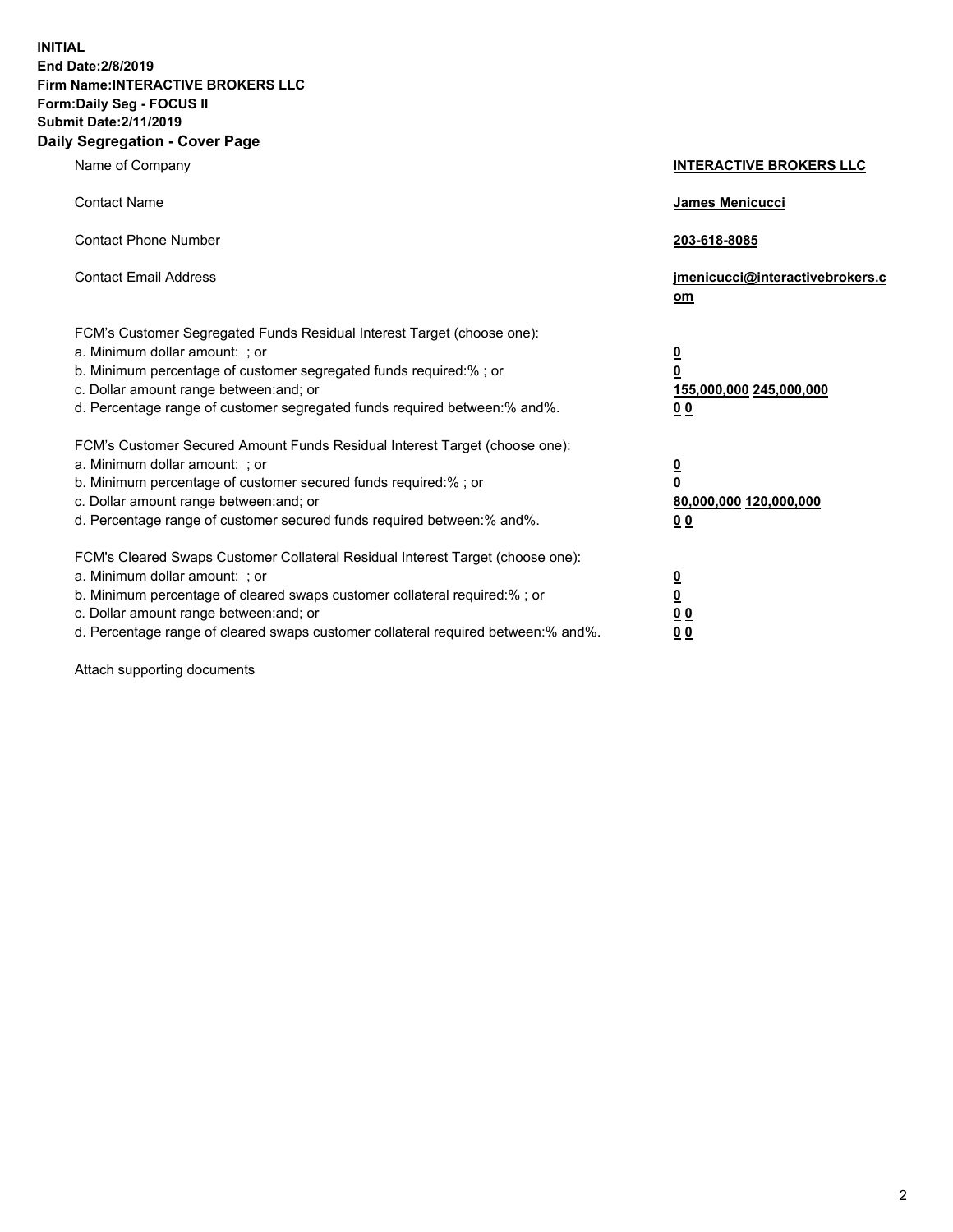## **INITIAL End Date:2/8/2019 Firm Name:INTERACTIVE BROKERS LLC Form:Daily Seg - FOCUS II Submit Date:2/11/2019 Daily Segregation - Secured Amounts**

|     | Dany Segregation - Secured Amounts                                                          |                                                |
|-----|---------------------------------------------------------------------------------------------|------------------------------------------------|
|     | Foreign Futures and Foreign Options Secured Amounts                                         |                                                |
|     | Amount required to be set aside pursuant to law, rule or regulation of a foreign            | $0$ [7305]                                     |
|     | government or a rule of a self-regulatory organization authorized thereunder                |                                                |
| 1.  | Net ledger balance - Foreign Futures and Foreign Option Trading - All Customers             |                                                |
|     | A. Cash                                                                                     | 428,831,477 [7315]                             |
|     | B. Securities (at market)                                                                   | $0$ [7317]                                     |
| 2.  | Net unrealized profit (loss) in open futures contracts traded on a foreign board of trade   | -2,702,373 [7325]                              |
| 3.  | Exchange traded options                                                                     |                                                |
|     | a. Market value of open option contracts purchased on a foreign board of trade              | 83,670 [7335]                                  |
|     | b. Market value of open contracts granted (sold) on a foreign board of trade                | 45,076 [7337]                                  |
| 4.  | Net equity (deficit) (add lines 1. 2. and 3.)                                               | 426,167,698 [7345]                             |
| 5.  | Account liquidating to a deficit and account with a debit balances - gross amount           | 3,604 [7351]                                   |
|     | Less: amount offset by customer owned securities                                            | 0 [7352] 3,604 [7354]                          |
| 6.  | Amount required to be set aside as the secured amount - Net Liquidating Equity              | 426,171,302 [7355]                             |
|     | Method (add lines 4 and 5)                                                                  |                                                |
| 7.  | Greater of amount required to be set aside pursuant to foreign jurisdiction (above) or line | 426,171,302 [7360]                             |
|     | 6.                                                                                          |                                                |
|     | FUNDS DEPOSITED IN SEPARATE REGULATION 30.7 ACCOUNTS                                        |                                                |
| 1.  | Cash in banks                                                                               |                                                |
|     | A. Banks located in the United States                                                       | 54,814,252 [7500]                              |
|     | B. Other banks qualified under Regulation 30.7                                              | 0 [7520] 54,814,252 [7530]                     |
| 2.  | <b>Securities</b>                                                                           |                                                |
|     | A. In safekeeping with banks located in the United States                                   | 411,478,838 [7540]                             |
|     | B. In safekeeping with other banks qualified under Regulation 30.7                          | 0 [7560] 411,478,838 [7570]                    |
| 3.  | Equities with registered futures commission merchants                                       |                                                |
|     | A. Cash                                                                                     | $0$ [7580]                                     |
|     | <b>B.</b> Securities                                                                        | $0$ [7590]                                     |
|     | C. Unrealized gain (loss) on open futures contracts                                         | $0$ [7600]                                     |
|     | D. Value of long option contracts                                                           | $0$ [7610]                                     |
|     | E. Value of short option contracts                                                          | 0 [7615] 0 [7620]                              |
| 4.  | Amounts held by clearing organizations of foreign boards of trade                           |                                                |
|     | A. Cash                                                                                     | $0$ [7640]                                     |
|     | <b>B.</b> Securities                                                                        | $0$ [7650]                                     |
|     | C. Amount due to (from) clearing organization - daily variation                             | $0$ [7660]                                     |
|     | D. Value of long option contracts                                                           | $0$ [7670]                                     |
| 5.  | E. Value of short option contracts                                                          | 0 [7675] 0 [7680]                              |
|     | Amounts held by members of foreign boards of trade<br>A. Cash                               |                                                |
|     | <b>B.</b> Securities                                                                        | 87,615,773 [7700]<br>$0$ [7710]                |
|     | C. Unrealized gain (loss) on open futures contracts                                         | -3,396,880 [7720]                              |
|     | D. Value of long option contracts                                                           | 83,670 [7730]                                  |
|     | E. Value of short option contracts                                                          | <u>-45,076</u> [7735] <u>84,257,487</u> [7740] |
| 6.  | Amounts with other depositories designated by a foreign board of trade                      | $0$ [7760]                                     |
| 7.  | Segregated funds on hand                                                                    | $0$ [7765]                                     |
| 8.  | Total funds in separate section 30.7 accounts                                               | 550,550,577 [7770]                             |
| 9.  | Excess (deficiency) Set Aside for Secured Amount (subtract line 7 Secured Statement         | 124,379,275 [7380]                             |
|     | Page 1 from Line 8)                                                                         |                                                |
| 10. | Management Target Amount for Excess funds in separate section 30.7 accounts                 | 80,000,000 [7780]                              |
| 11. | Excess (deficiency) funds in separate 30.7 accounts over (under) Management Target          | 44,379,275 [7785]                              |
|     |                                                                                             |                                                |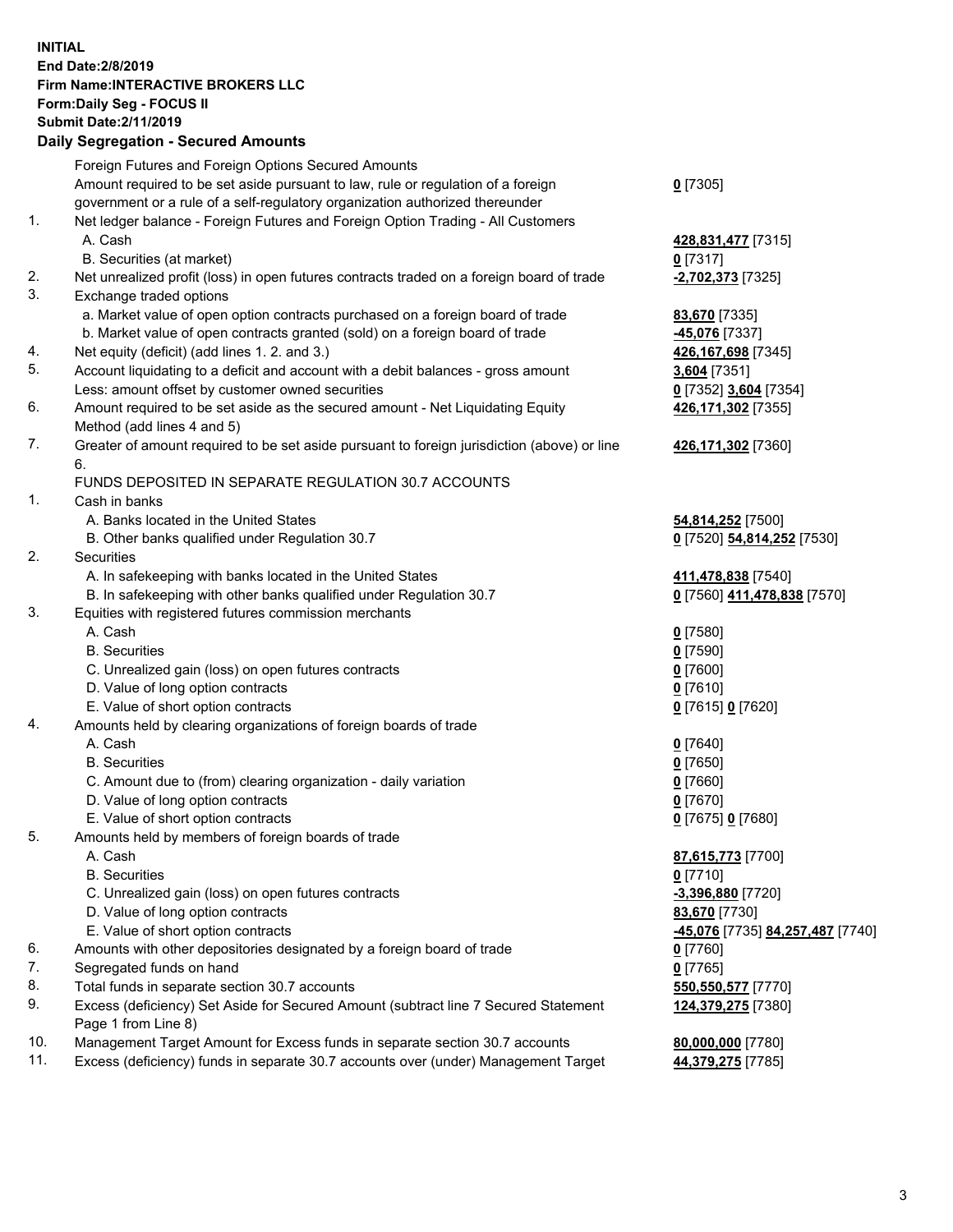**INITIAL End Date:2/8/2019 Firm Name:INTERACTIVE BROKERS LLC Form:Daily Seg - FOCUS II Submit Date:2/11/2019 Daily Segregation - Segregation Statement** SEGREGATION REQUIREMENTS(Section 4d(2) of the CEAct) 1. Net ledger balance A. Cash **3,983,267,232** [7010] B. Securities (at market) **0** [7020] 2. Net unrealized profit (loss) in open futures contracts traded on a contract market **-125,045,337** [7030] 3. Exchange traded options A. Add market value of open option contracts purchased on a contract market **328,408,074** [7032] B. Deduct market value of open option contracts granted (sold) on a contract market **-333,971,471** [7033] 4. Net equity (deficit) (add lines 1, 2 and 3) **3,852,658,498** [7040] 5. Accounts liquidating to a deficit and accounts with debit balances - gross amount **1,254,258** [7045] Less: amount offset by customer securities **0** [7047] **1,254,258** [7050] 6. Amount required to be segregated (add lines 4 and 5) **3,853,912,756** [7060] FUNDS IN SEGREGATED ACCOUNTS 7. Deposited in segregated funds bank accounts A. Cash **533,836,400** [7070] B. Securities representing investments of customers' funds (at market) **2,354,802,185** [7080] C. Securities held for particular customers or option customers in lieu of cash (at market) **0** [7090] 8. Margins on deposit with derivatives clearing organizations of contract markets A. Cash **2,809,668** [7100] B. Securities representing investments of customers' funds (at market) **1,259,121,576** [7110] C. Securities held for particular customers or option customers in lieu of cash (at market) **0** [7120] 9. Net settlement from (to) derivatives clearing organizations of contract markets **-31,847,187** [7130] 10. Exchange traded options A. Value of open long option contracts **338,683,475** [7132] B. Value of open short option contracts **-344,295,574** [7133] 11. Net equities with other FCMs A. Net liquidating equity **0** [7140] B. Securities representing investments of customers' funds (at market) **0** [7160] C. Securities held for particular customers or option customers in lieu of cash (at market) **0** [7170] 12. Segregated funds on hand **0** [7150] 13. Total amount in segregation (add lines 7 through 12) **4,113,110,543** [7180] 14. Excess (deficiency) funds in segregation (subtract line 6 from line 13) **259,197,787** [7190] 15. Management Target Amount for Excess funds in segregation **155,000,000** [7194] 16. Excess (deficiency) funds in segregation over (under) Management Target Amount **104,197,787** [7198]

Excess